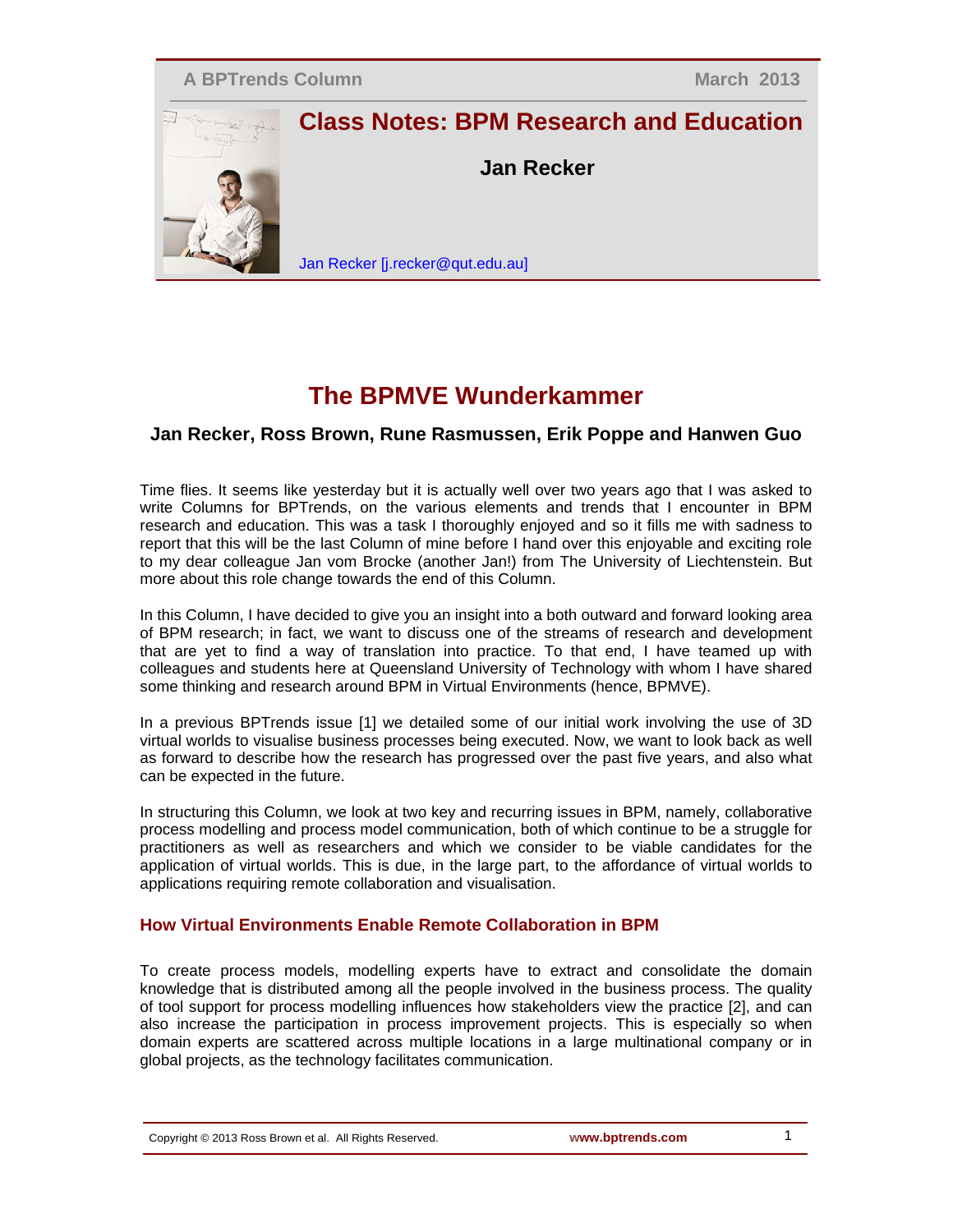Present remote process modelling collaboration technology, however, does not support a number of visual cues, including non-verbal communication, often used for efficient collaboration on artefacts. Based on our previous research on collaborative virtual worlds[3, 4], we suggest that the use of avatars in a virtual environment will assist remote collaborative process model creation and validation, by providing visual cues that are critical for efficient collaboration. Figure 1 shows how this is accomplished via the integration of communication and task spaces, incorporating human avatars that enable the juxtaposition of the process model with a representation of the remote modeller and the editing tasks they are performing.



#### **Figure 1: Representation of integrated communication and task spaces in virtual world remote collaboration scenarios**

#### **How Virtual Environments can Assist Remote Process Modeling**

We have developed a prototype virtual world-based BPMN editor [5], incorporating most process model elements from the BPMN standard, including swim lanes, all activities, events, gateways and three types of sequence flow (see Figure 2).



**Figure 2: Image of the prototype being used to edit a BPMN process model. The two avatars represent two remotely connected collaborators.**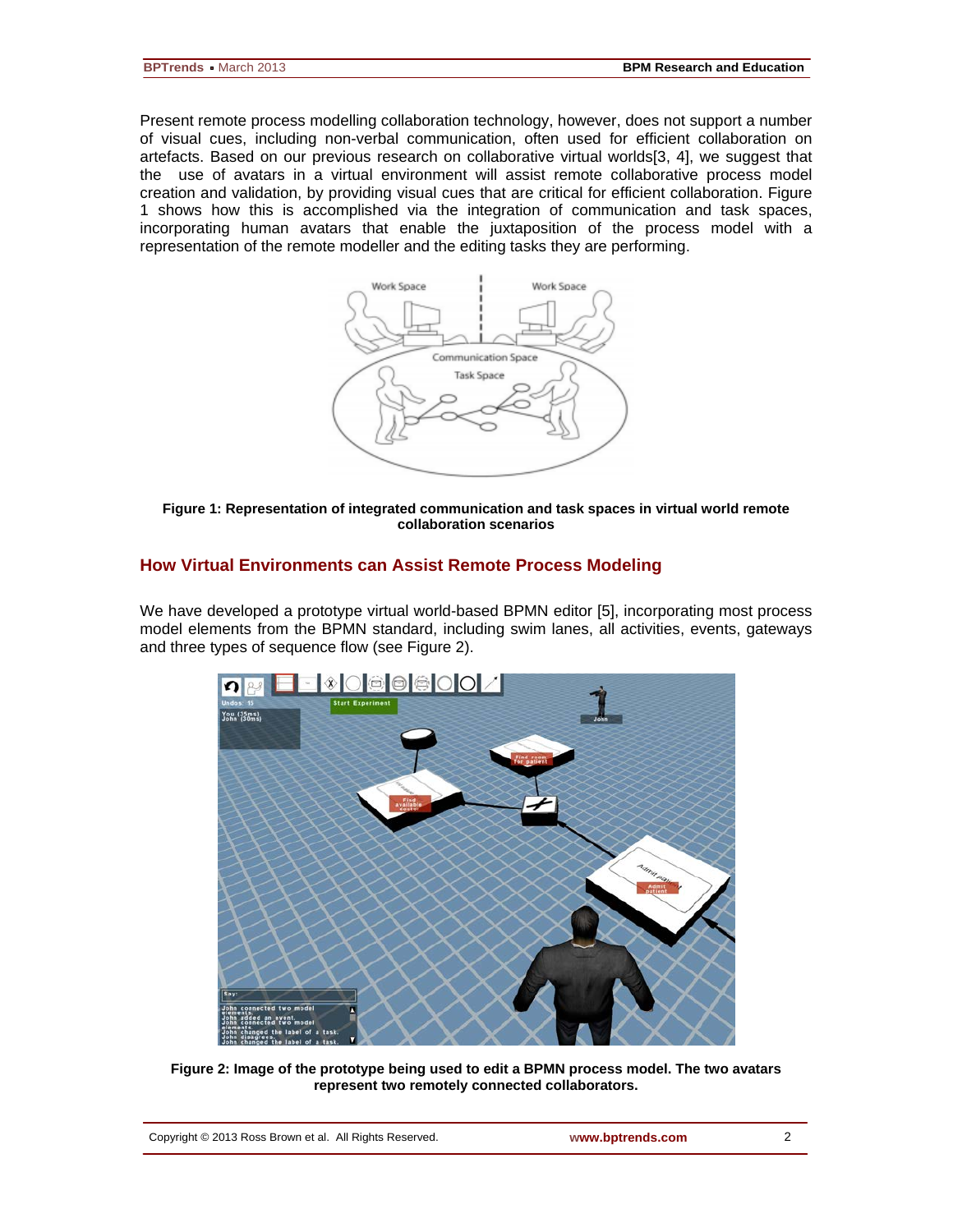We also decided to represent the process model in a 2D plane, so that users can interact with the model in the same way they would normally interact with process models in present 2D tools. Furthermore, we implemented a graphical drag & drop interface (see Figure 3a) similar to commonly used modelling tools. Users can create model elements by dragging the image of the required element from a bar at the top of the screen into the 3D space. They can move and scale elements by dragging markers on their corners. Even though the process model is two dimensional it is placed in a three dimensional virtual environment, facilitating viewing from different angles.

Since the tool is primarily built to support collaborative process modelling, it provides a number of features for collaboration. First of all, it allows users to host a server or connect to a server. This server synchronizes all actions between the different clients. Connected users can then create, view and edit process models in a shared virtual 3D space. All participants can see these changes in real-time to allow for communication and coordination by actions.

For purposes of communication the tool supports Voice-Over-IP (VOIP), as well as text chat. Furthermore, each remotely connected user is embodied in this space with an avatar, therefore allowing referential shortcuts such as ― "the gateway over here." A history display contains an awareness display that shows what participants are currently doing (e.g. ― User X is typing) to allow for better coordination of both communication and editing.



**Figure 3: Drop and drag interface (a) and consensus mechanism (b) examples**

Due to the nature of the process modelling task, we have also implemented two consensus mechanisms (see Figure 3b). The process model can be locked for validation. In this mode changes to the model cannot be completed until every participant has marked a model element as being in error. Thereby, participants have to reach consensus before editing the model. Once a model element has been marked as an error, changes to the element can be applied. Before these changes are made persistent, each participant has to approve a presented list of the changes.

At this stage we have implemented animated avatars. For example, avatars show a typing animation while the user enters text via the keyboard. In addition, users can select from a menu specific, predefined animations such as a head nod or waving an arm. We also provide a contextual pointing animation, which users can execute by clicking on a model element while holding the Ctrl-key. This will make the avatar point at the selected element.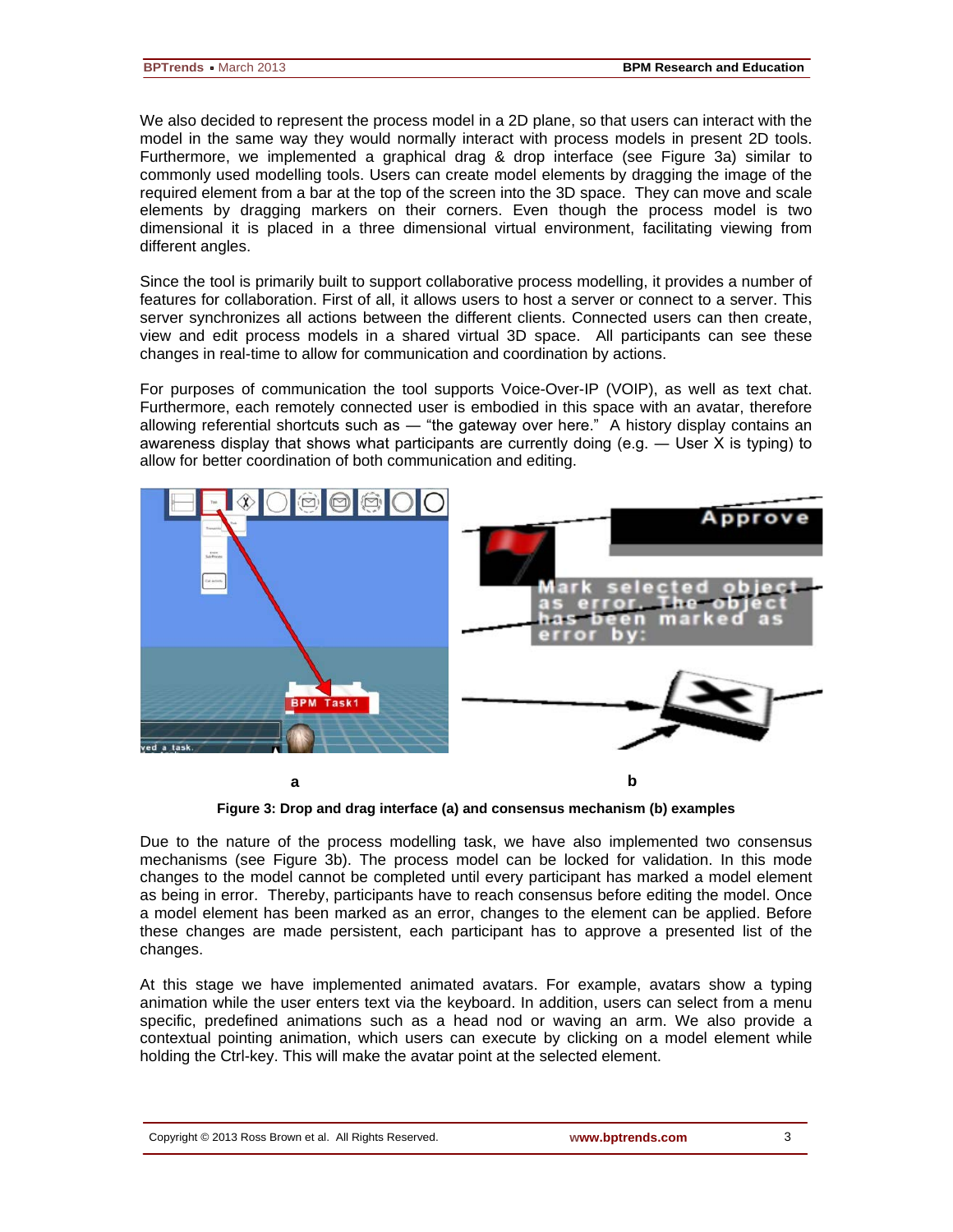In a future phase of this project, we will use the Microsoft Kinect as an immersive interface to automatically capture the user's body posture, motion and facial expression, displaying them in real-time on the avatar.

You can check out the latest version of this editor prototype in a video demo by visiting [http://www.youtube.com/watch?v=hYMgI6R4iHs.](http://www.youtube.com/watch?v=hYMgI6R4iHs)

#### **How Virtual Environments Helps Communicating and Diagnosing Processes**

The aim of the diagnosis phase in the BPM life cycle is to capture and analyse business processes in an effort to identify optimization potential. Business analysts review running results from the business processes of stakeholders and revise the said business process, if the stakeholders request changes. Issues such as measuring the gap between current business processes and desired business processes should be discussed in this phase. An accurate and mutual understanding between business analysts and stakeholders is therefore critical in decision making regarding process improvements.

From a communicative viewpoint, the business analysts and other stakeholders alternatively play the role of message sender and receiver in a communication process. The information about business processes are "encoded" by message senders (business analysts and/or stakeholders) in specialist conceptual models with predefined visual notations, such as BPMN.

This explicit visual encoding clearly has some benefits [6] but it also has drawbacks. On the one hand, stakeholders may not always represent their understanding and thoughts about business activities in such a structured manner. Their goal may not be clearly defined and a variety of unexpected factors can influence their satisfaction with meeting results. On the other hand, the visual notations used by business analysts are, at times, difficult for stakeholders to comprehend. As a result, analysis results (often visualized in conceptual models), can be incorrect, or too abstract in comparison to the operational view that stakeholders often have of their work.

One of our research goals has been to create a business process visualisation approach that provides less ambiguity in the way that processes are encoded and transmitted between communication partners (say, analysts and operational stakeholders). Our initial research has focussed around human resource and control patterns that can be found in typical business processes. Our intention was that an easy to use and flexible visualisation tool could be developed to assist business analysts in the validation of process models in a simulation of an operational environment that is easier to understand than an abstract diagram.

We have developed an agent-based human resource simulation architecture [7], which utilises software planning agents, and a workflow tool called YAWL, to simulate the actions of humans performing work. This simulation is then visualised within a 3D virtual world. A number of visualisation configurations have been developed to investigate user preferences and the possible communication capabilities of such representations.

The rudimentary visualization is our initial configuration; it represents human resource activities in a virtual world, without embedding extra information. We label this visualization approach Type A (see Figure 3a). Based on this visualization, three other visualizations have been developed, where extra information is embodied to enhance cognitive processes.

The following examples show an implementation of our architecture, utilising a hospital patient admission process model within a 3D virtual world. The visualization approaches presented here provides extra global and local views of the current process state. Figure 3 shows three new visualization approaches: 2D HUD information (text and diagram), embedded 3D geometry and resource aligned displays. The Type B HUD configuration in Figure 3b provides information readers with a global view about the process being executed in the virtual world. The embedded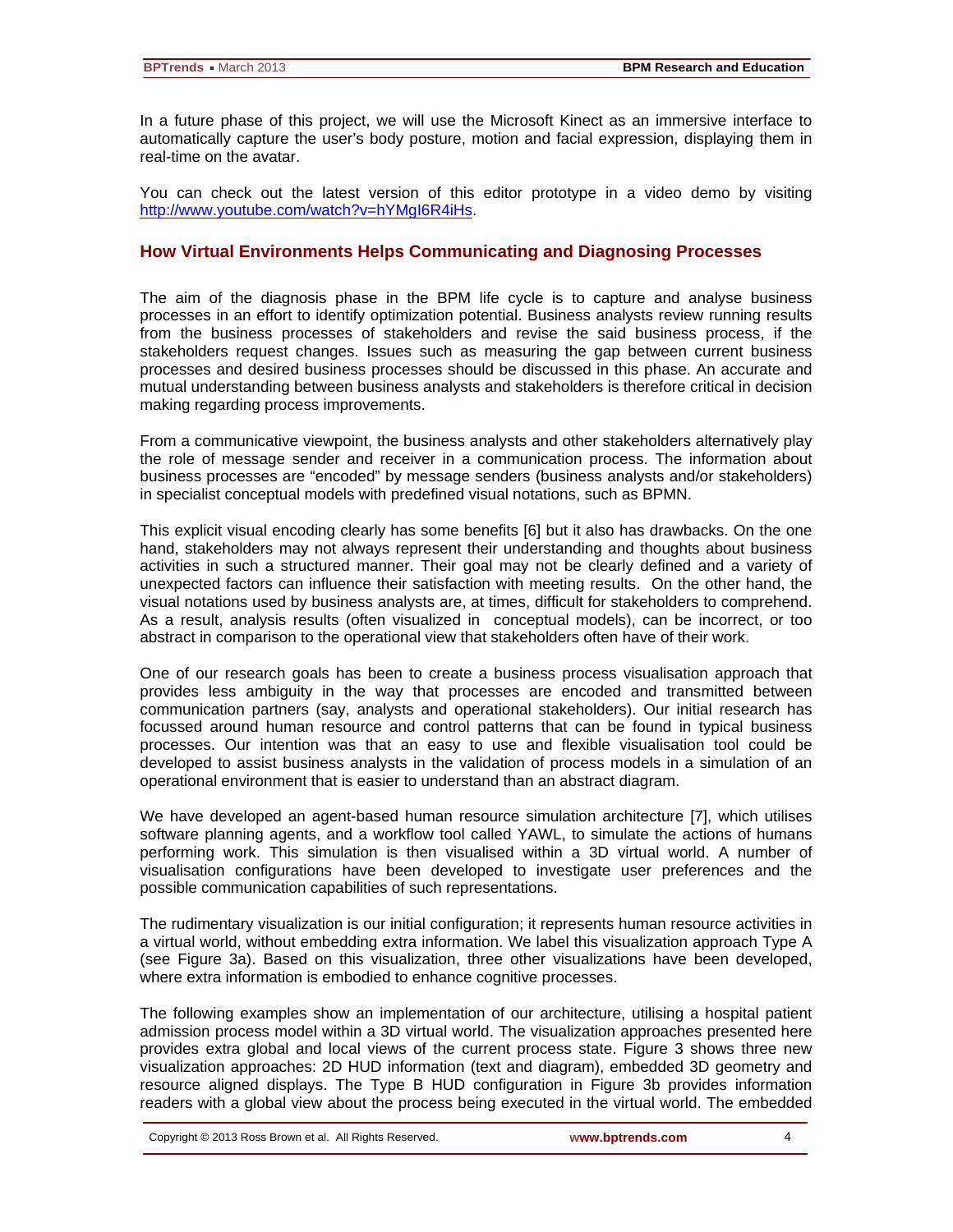configuration Type C in Figure 3c indicates a local view about the virtual world, with embedded 3D process model components guiding users in the next process steps. The human resource aligned view, Type D in Figure 3d, displays control and resource pattern information aligned (overhead) within the context of the resource carrying out the work in the simulation.







#### **Figure 3: Virtual world visualisations, a. - rudimentary visualization approach, b. - workflow model as a HUD, c. - visualization approach embedding a workflow model and d. - visualization approach aligning process information over the head of human resources**

Performing preliminary subjective analysis on each of the visualisations, the results have indicated that Type B and D are preferred by users. In addition, there is some evidence of an increased efficacy in information communication for certain tasks when augmenting the rudimentary visualisation with other information, and that this is best performed by the Type B and D configurations.

The good news is that you can access our work freely to build your own impressions. A video demonstration can be viewed at [http://www.youtube.com/watch?v=m6Losma61-U.](http://www.youtube.com/watch?v=m6Losma61-U)

#### **What's in it for you?**

So why did we tell you all this? From a broader perspective, we were hoping to show how research in Business Process Management sometimes seeks to explain current practices (like we did in papers [2, 6]), and sometimes the goals of research are to paint the picture of a yet distant future, and to develop prototypes of tools and techniques that can change – and improve – the

|  | Copyright © 2013 Ross Brown et al. All Rights Reserved. |
|--|---------------------------------------------------------|
|  |                                                         |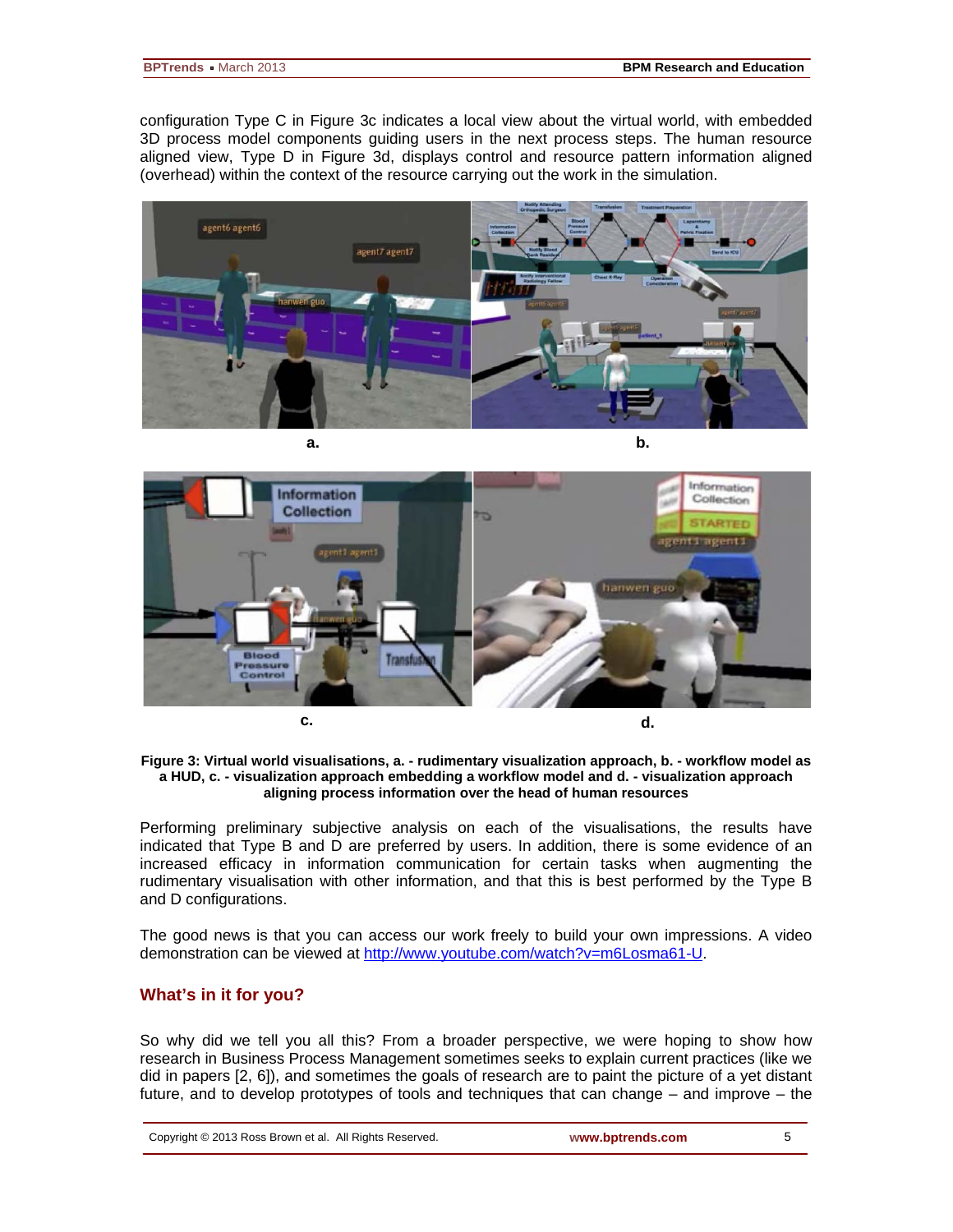way we conduct Business Process Management. This Column was dedicated to the latter. Do we believe in the ideas presented? Absolutely. In fact, we expect a range of positive impacts to emerge for BPM organisations upon the implementation of final versions of this technology at an enterprise scale (once, of course, these technological ideas have matured and are "ready for the market"). We structure these possible impacts around the two key BPM challenges the technology addresses – collaboration and communication:

Collaboration Benefits:

- 1 **Increased ease of remote collaboration**: intuitive interfaces that enable non-verbal gesture-based communication will provide a much more painless environment for remote collaboration than present systems.
- 2 **Cost and resource savings:** along with increased uptake, we expect practical savings in the need to travel to perform face to face consultations, in particular, less of a need to have table meetings for face to face validation.
- 3 **Reducing errors and improving quality**: communication enhancement should improve the process of modelling so that models are of a higher quality.

Communication Benefits:

- 1 **Higher validity:** validation outcomes should be improved via the use of representations that assist stakeholders and analysts in discussing process problems. In particular, we expect that stakeholders will be able to recall more information due to the visual representation being close to their actual workplace.
- 2 **Efficiency gains:** Visual forms of what-if scenarios can be generated instantly, to provide immediate feedback from stakeholders on process models and their execution.

Of course, only the future will show how and where these benefits manifest. We should also add that researchers like my colleagues can only ever do the first step – show that a new technology, a new idea works and has merits. The development of full-scale solutions is then up to software agents, organizations or simply interested individuals – maybe you?

#### **Some final words: Introducing Jan vom Brocke**

The nice element of this Column is the forward-looking nature of the research presented. Indeed, I look forward to looking back in 2015 to see whether the ideas proposed have made an impact, have found their way into organizational BPM practice.

Yet, it will not be our position to do this piece of reflection in two years time. But we hope that one of our colleagues, Jan vom Brocke, will be in this position when he takes over the role as BPTrends columnist from now on.

Most of you will have heard of Jan. Jan holds the Hilti Chair of Business Process Management at the University of Liechtenstein. He has more than fifteen years of experience in IT and BPM projects and has published more than 200 refereed papers in the proceedings of international conferences and established journals. Importantly, Jan is the coeditor and coauthor of some of the globally leading textbooks on BPM – The International Handbook on BPM [8, 9], and a new volume on BPM for sustainability [10]. He truly is a thought-leader on BPM as a holistic and comprehensive practice, and so I ask you to join us in welcoming Jan to his role as BPTrends Column contributor. We all look forward to his views and experiences.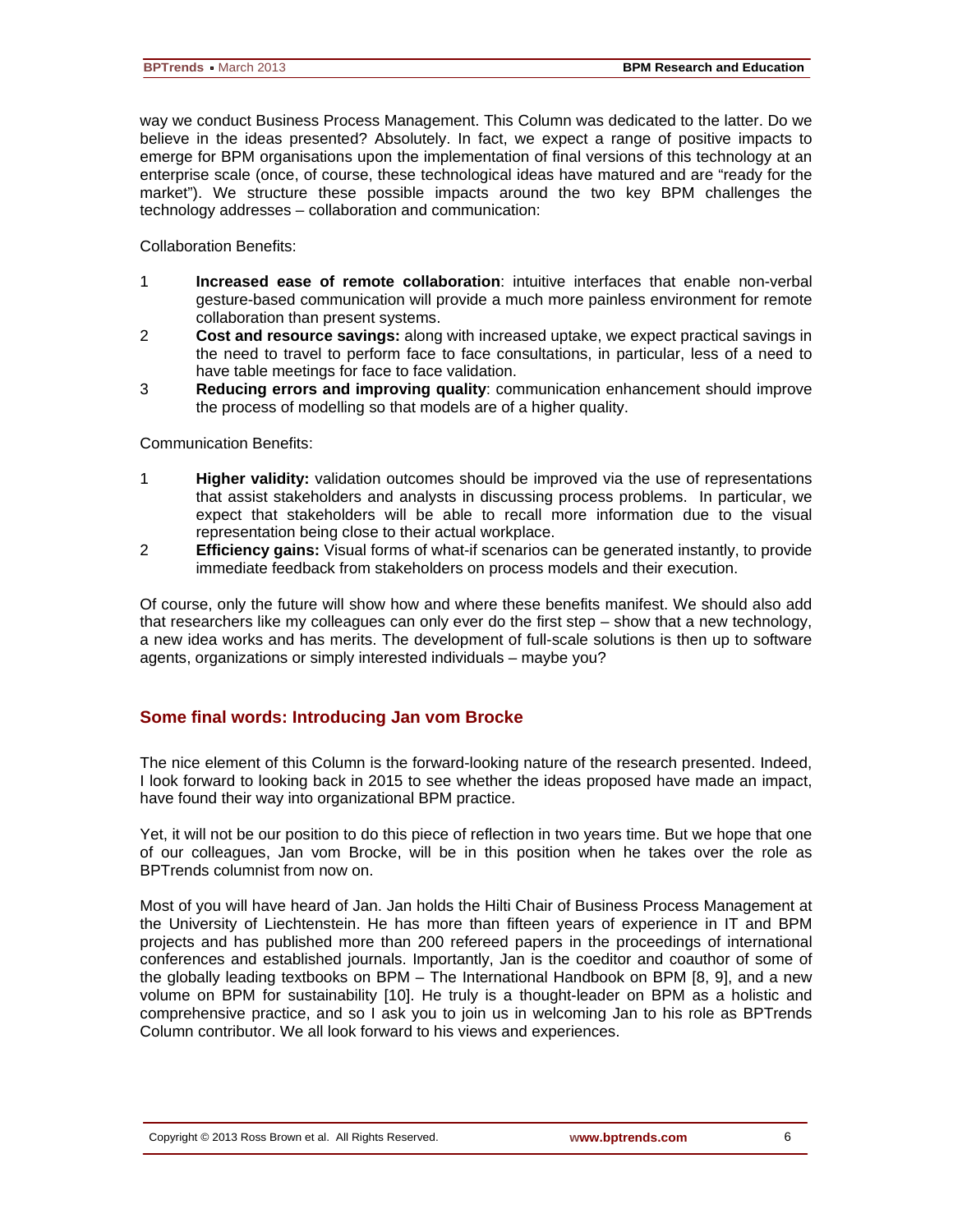#### **Acknowledgments**

As usual, this Column describes some of our personal interpretations of research, practices, problems and potential solutions and all statements should be considered as the authors' personal views. We further wish to acknowledge explicitly the support of the Smart Services Collaborative Research Centre in Australia, which has financially supported the development of the research presented in this Column.

We would also like to use this opportunity to extend our gratitude to BPTrends and especially Carolyn Potts for all her editorial efforts and support. We firmly believe in the role and value of BPTrends to the BPM global community and we wish Carolyn and everyone else in the BPTrends ecosystem all the best.

Finally, as usual, please feel free to contact us with your suggestions, feedback and comments, or for a copy of articles related to the topics above.

#### **About the Authors**

*Jan Recker is a Full Professor and the Woolworths Chair of Retail Innovation at the Queensland University of Technology in Brisbane, Australia. Jan's research interests focus on the use of process design in organizational practice, business transformations and organizational innovations. Jan has authored and edited several books. He also co-authored over 100 academic papers in journals and conferences and presented his research all over the globe. He holds a PhD in Information Systems from Queensland University of Technology and a MS in Information Systems from the University of Muenster, Germany.* 

*His research and publications can be accessed at [http://www.janrecker.com.](http://www.janrecker.com/) The best way to contact Jan is via email [\(j.recker@qut.edu.au\)](mailto:j.recker@qut.edu.au). You can subscribe to his tweets at [www.twitter.com/janrecker.](http://www.twitter.com/janrecker/)*

*Ross Brown is a Senior Lecturer with the Science and Engineering Faculty at the Queensland University of Technology in Brisbane, Australia, where he is a member of the Business Process Management (BPM) Discipline. He also teaches computer graphics and final year project units in the Bachelor of Games and Interactive Entertainment. His main research interests are in the application of 3D games technology to other research domains. In particular, his latest research involves the development of virtual world technology for the representation of BPM information. A number of projects are currently underway, including: the embedding of executable workflows in virtual environments, collaborative 3D process modelling, 3D spatial visualisation of process models and the development of game-like consumer interfaces for personal processes. More information on Ross's work can be found at: [http://www.bpmve.org.](http://www.bpmve.org/) Ross can best be contacted via email at r.brown@qut.edu.au.*

*Erik Poppe is a PhD candidate at the Queensland University of Technology in Brisbane, Australia. With a background in the games industry and an interest in Information Systems, he is interested in the implementation and application of game technologies and novel user interfaces to improve technological support for human work practice. His current research focuses on the use of virtual environments for collaboration. The best way to contact Erik is via email (erik.*[poppe@qut.edu.au](mailto:poppe@qut.edu.au)*).*

*Hanwen Guo is a PhD student with the Science and Engineering Faculty at the Queensland University of Technology in Brisbane, Australia, where he is a member of the Business Process Management (BPM) Discipline. The topic of his PhD thesis is "Workflow Pattern Simulation and Visualization". Presently, his research interests involve agent based modelling approaches for human resource behaviour in workflow systems and the development of virtual world technology for business process communication.*